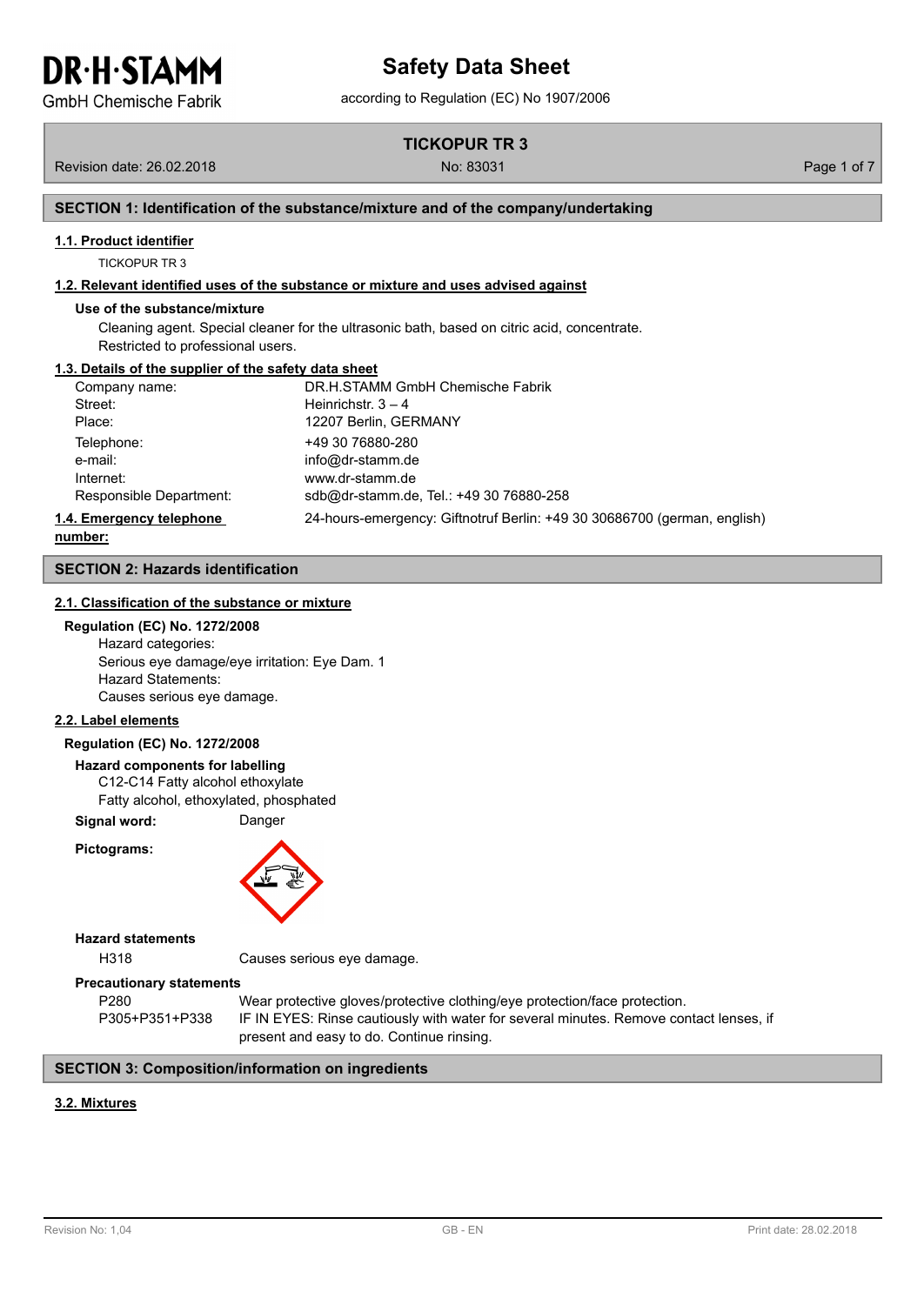## **Safety Data Sheet**

according to Regulation (EC) No 1907/2006

**GmbH Chemische Fabrik** 

## **TICKOPUR TR 3**

Revision date: 26.02.2018 No: 83031 Page 2 of 7

## **Hazardous components**

| <b>CAS No</b> | <b>Chemical name</b>                                                             |          |                  |            |  |  |
|---------------|----------------------------------------------------------------------------------|----------|------------------|------------|--|--|
|               | EC No                                                                            | Index No | <b>REACH No</b>  |            |  |  |
|               | Classification according to Regulation (EC) No. 1272/2008 [CLP]                  |          |                  |            |  |  |
| 7732-18-5     | <b>Water</b>                                                                     |          |                  | 70-80 %    |  |  |
|               | 213-791-2                                                                        |          |                  |            |  |  |
|               |                                                                                  |          |                  |            |  |  |
| 5949-29-1     | Citric acid                                                                      |          |                  | $<$ 16,0 % |  |  |
|               | 201-069-1                                                                        |          | 01-2119457026-42 |            |  |  |
|               | Eye Irrit. 2; H319                                                               |          |                  |            |  |  |
| 68439-50-9    | C12-C14 Fatty alcohol ethoxylate                                                 |          |                  | <8,5%      |  |  |
|               |                                                                                  |          | *                |            |  |  |
|               | Acute Tox. 4, Eye Dam. 1, Aquatic Chronic 3; H302 H318 H412                      |          |                  |            |  |  |
| $95 - 14 - 7$ | 1,2,3-Benzotriazole                                                              |          |                  |            |  |  |
|               | 202-394-1                                                                        |          | 01-2119979079-20 |            |  |  |
|               | Acute Tox. 4, Acute Tox. 4, Eye Irrit. 2, Aquatic Chronic 3; H332 H302 H319 H412 |          |                  |            |  |  |
| 73038-25-2    | Fatty alcohol, ethoxylated, phosphated                                           |          |                  |            |  |  |
|               |                                                                                  |          | *                |            |  |  |
|               | Skin Irrit. 2, Eye Dam. 1, Aquatic Chronic 3; H315 H318 H412                     |          |                  |            |  |  |

Full text of H and EUH statements: see section 16.

**Further Information**

\*Polymer

## **SECTION 4: First aid measures**

## **4.1. Description of first aid measures**

## **General information**

Change contaminated clothing.

#### **After inhalation**

In case of inhaling spray mists, consult a doctor .

## **After contact with skin**

After contact with skin, wash immediately with: Water and soap.

#### **After contact with eyes**

Immediately flush eyes with plenty of flowing water for 10 to 15 minutes holding eyelids apart. In case of troubles or persistent symptoms, consult an opthalmologist.

#### **After ingestion**

Rinse mouth immediately and drink large quantities of water. Do not induce vomiting. Consult physician.

## **4.2. Most important symptoms and effects, both acute and delayed**

No symptoms known up to now.

#### **4.3. Indication of any immediate medical attention and special treatment needed**

Treat symptomatically.

## **SECTION 5: Firefighting measures**

#### **5.1. Extinguishing media**

## **Suitable extinguishing media**

Water. Foam. Atomized water.

#### High power water jet. **Unsuitable extinguishing media**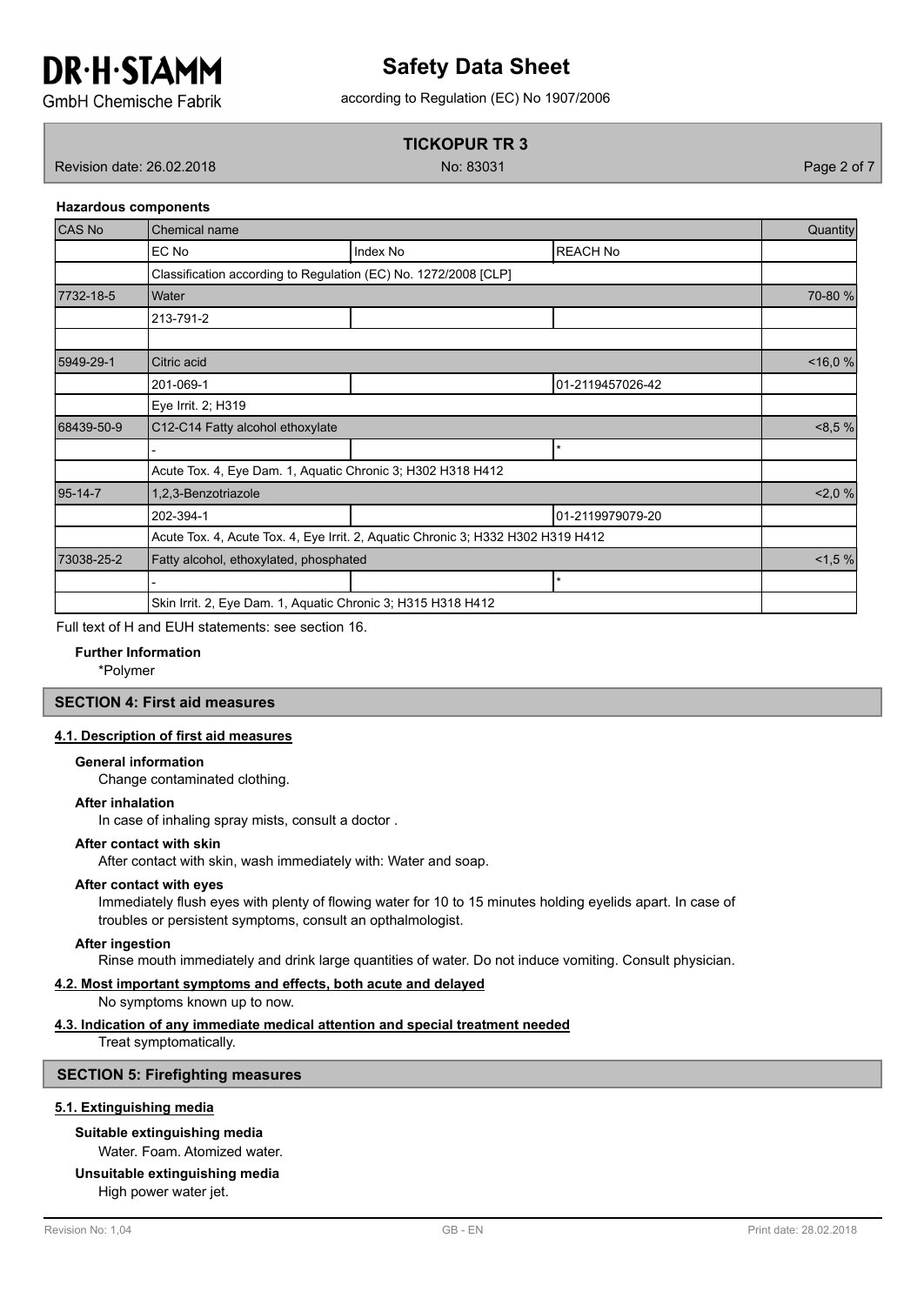**GmbH Chemische Fabrik** 

# **Safety Data Sheet**

according to Regulation (EC) No 1907/2006

## **TICKOPUR TR 3**

Revision date: 26.02.2018 No: 83031 Page 3 of 7

## **5.2. Special hazards arising from the substance or mixture**

Can be released in case of fire: Nitrogen oxides (NOx). Carbon dioxide (CO2). Phosphorus oxides.

## **5.3. Advice for firefighters**

Protective clothing.

## **Additional information**

Material is not combustible. Extinguishing materials should be selected according to the surrounding area.

#### **SECTION 6: Accidental release measures**

## **6.1. Personal precautions, protective equipment and emergency procedures**

Wear personal protection equipment.

#### **6.2. Environmental precautions**

Do not empty into drains or the aquatic environment.

#### **6.3. Methods and material for containment and cleaning up**

Treat the assimilated material according to the section on waste disposal . Absorb with liquid-binding material (e.g. sand, diatomaceous earth, acid- or universal binding agents).

#### **6.4. Reference to other sections**

See protective measures under point 7 and 8.

## **SECTION 7: Handling and storage**

## **7.1. Precautions for safe handling**

## **Advice on safe handling**

No special technical protective measures are necessary.

## **Advice on protection against fire and explosion**

Product is not: Oxidizing. Flammable. Explosive.

#### **7.2. Conditions for safe storage, including any incompatibilities**

## **Requirements for storage rooms and vessels**

Store only in original container. Keep away from food, drink and animal feedingstuffs.

## **SECTION 8: Exposure controls/personal protection**

## **8.1. Control parameters**

## **8.2. Exposure controls**

## **Appropriate engineering controls**

Refer to chapter 7. No further action is necessary.

#### **Protective and hygiene measures**

Do not eat, drink, smoke or sneeze at the workplace. Take off immediately all contaminated clothing. Wash hands before breaks and at the end of work.

#### **Eye/face protection**

Wear eye/face protection.

## **Hand protection**

Suitable material: PE (polyethylene). CR (polychloroprenes, Chloroprene rubber). NBR (Nitrile rubber). Butyl rubber. FKM (Fluoroelastomer (Viton)).

Tested protective gloves are to be worn: EN 374

## **Skin protection**

Skin protection: not required.

## **Respiratory protection**

Respiratory protection not required.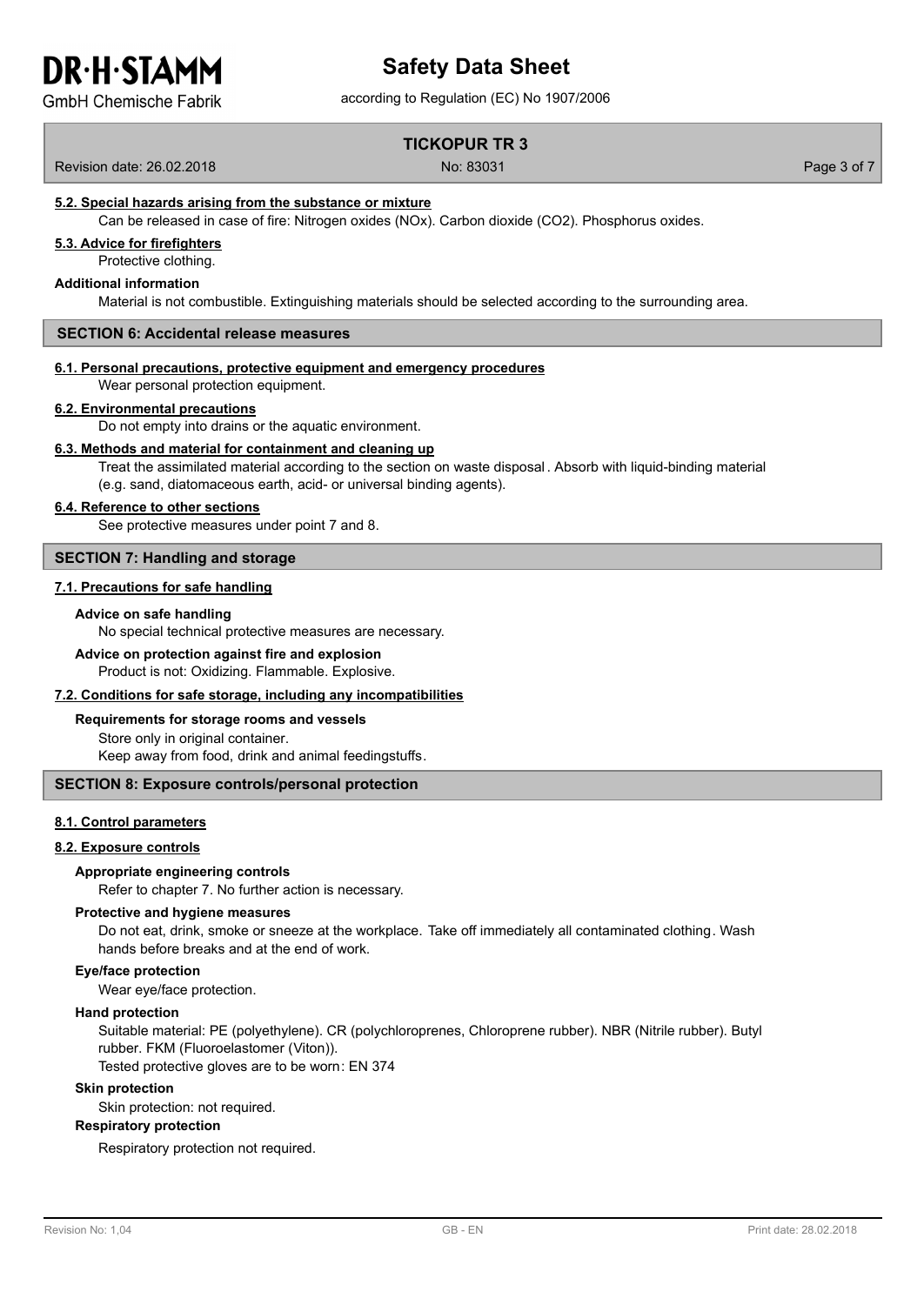## **Safety Data Sheet**

**GmbH Chemische Fabrik** 

## according to Regulation (EC) No 1907/2006

## **TICKOPUR TR 3**

Revision date: 26.02.2018 No: 83031 Page 4 of 7

## **SECTION 9: Physical and chemical properties**

## **9.1. Information on basic physical and chemical properties**

| Physical state:<br>Colour:                    | liquid<br>colourless, clear       |                                  |
|-----------------------------------------------|-----------------------------------|----------------------------------|
| Odour:                                        | characteristic                    |                                  |
|                                               |                                   | <b>Test method</b>               |
| $pH-Value$ (at 20 °C):                        | 1,5 (conc.) 3,0 (1 %) DGF H-III 1 |                                  |
| Changes in the physical state                 |                                   |                                  |
| Melting point:                                | $-12 °C$                          |                                  |
| Initial boiling point and boiling range:      | 100 °C                            |                                  |
| Flash point:                                  | ---                               |                                  |
| <b>Explosive properties</b><br>not Explosive. |                                   |                                  |
| <b>Oxidizing properties</b><br>not oxidizing. |                                   |                                  |
| Density (at 20 $°C$ ):                        |                                   | 1,07 g/cm <sup>3</sup> DIN 12791 |
| Water solubility:<br>(at 20 $°C$ )            | complete miscible                 |                                  |

## **SECTION 10: Stability and reactivity**

## **10.1. Reactivity**

None, in case of proper use.

## **10.2. Chemical stability**

The product is chemically stable under normal ambient conditions.

## **10.3. Possibility of hazardous reactions**

None, in case of proper use.

## **10.4. Conditions to avoid**

Thermal decomposition can lead to the escape of irritating gases and vapors.

## **10.5. Incompatible materials**

Alkalis (alkalis), concentrated. Alkali metals.

## **10.6. Hazardous decomposition products**

None, in case of proper use.

## **Further information**

Do not mix with other products.

## **SECTION 11: Toxicological information**

#### **11.1. Information on toxicological effects**

#### **Acute toxicity**

Based on available data, the classification criteria are not met.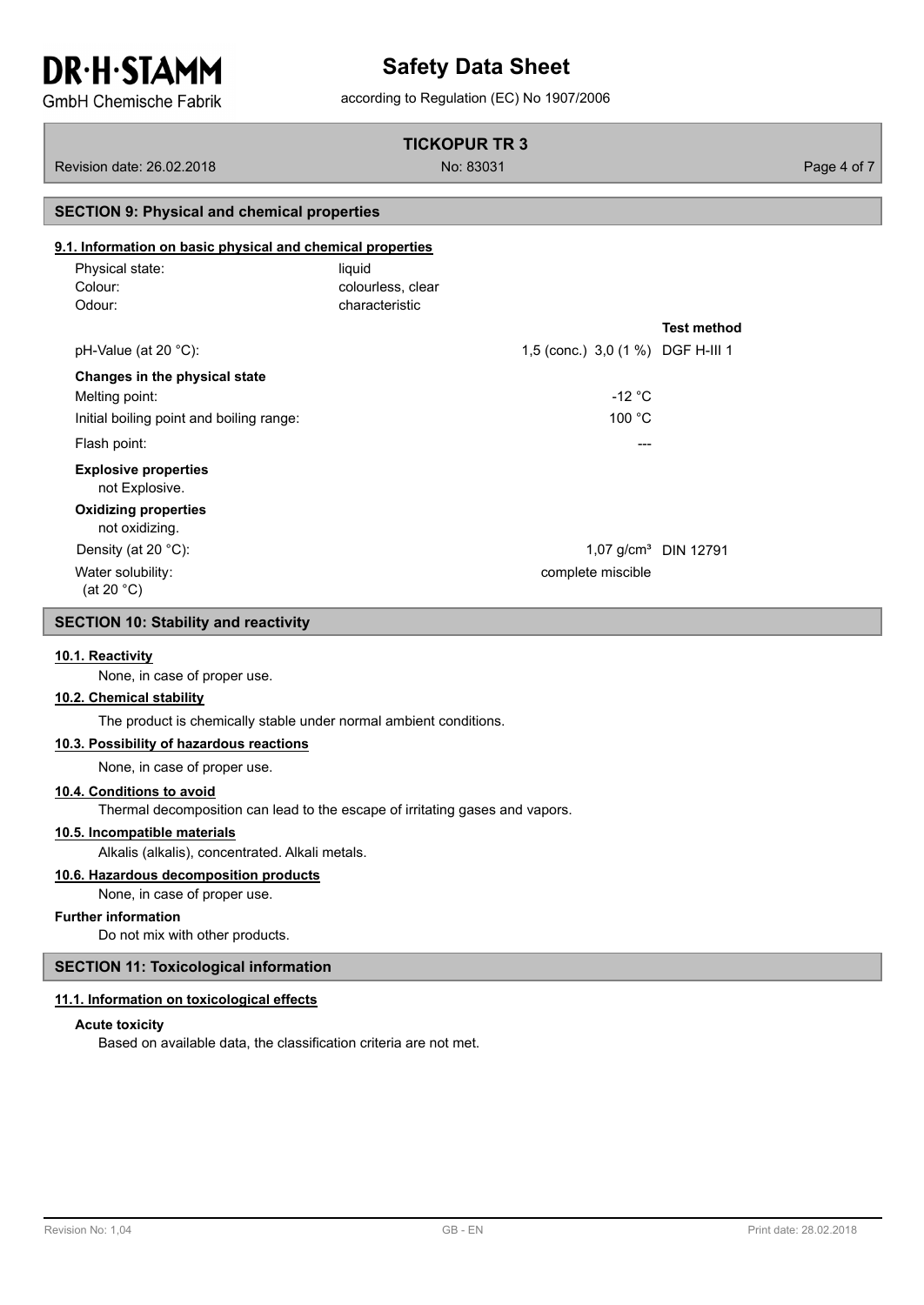## **Safety Data Sheet**

according to Regulation (EC) No 1907/2006

**GmbH Chemische Fabrik** 

## **TICKOPUR TR 3**

Revision date: 26.02.2018 No: 83031 Page 5 of 7

| CAS No     | Chemical name                          |                           |            |         |        |                           |  |  |
|------------|----------------------------------------|---------------------------|------------|---------|--------|---------------------------|--|--|
|            | Exposure route                         | Dose                      |            | Species | Source | Method                    |  |  |
| 5949-29-1  | Citric acid                            |                           |            |         |        |                           |  |  |
|            | oral                                   | LD50<br>mg/kg             | 5400       | mouse   |        | OECD 401                  |  |  |
|            | dermal                                 | LD50<br>mg/kg             | >2000      | rat     |        |                           |  |  |
| 68439-50-9 | C12-C14 Fatty alcohol ethoxylate       |                           |            |         |        |                           |  |  |
|            | oral                                   | LD <sub>50</sub><br>mg/kg | >2000      | rat     |        | Cesio-Recommendati<br>lon |  |  |
| 95-14-7    | 1,2,3-Benzotriazole                    |                           |            |         |        |                           |  |  |
|            | oral                                   | LD50<br>mg/kg             | 500        | rat     |        | OECD <sub>423</sub>       |  |  |
|            | dermal                                 | LD50<br>mg/kg             | >1000      | rat     |        |                           |  |  |
|            | inhalative vapour                      | <b>ATE</b>                | $11$ mg/l  |         |        |                           |  |  |
|            | inhalative aerosol                     | <b>ATE</b>                | $1,5$ mg/l |         |        |                           |  |  |
| 73038-25-2 | Fatty alcohol, ethoxylated, phosphated |                           |            |         |        |                           |  |  |
|            | oral                                   | LD50<br>mg/kg             | >2000      | Ratte   |        |                           |  |  |

## **Irritation and corrosivity**

Causes serious eye damage.

Skin corrosion/irritation: Based on available data, the classification criteria are not met.

Risk of serious damage to eyes.

## **Sensitising effects**

Based on available data, the classification criteria are not met. no danger of sensitization.

## **Carcinogenic/mutagenic/toxic effects for reproduction**

Based on available data, the classification criteria are not met.

## **STOT-single exposure**

Based on available data, the classification criteria are not met.

## **STOT-repeated exposure**

Based on available data, the classification criteria are not met.

## **Aspiration hazard**

Based on available data, the classification criteria are not met.

## **SECTION 12: Ecological information**

## **12.1. Toxicity**

Technically correct releases of minimal concentrations to adapted biological sewage treatment facility , will not disturb the biodegradability of activated sludge. Product is acid. The product needs to apply neutralizing agents before draining to wastewater treatment plants.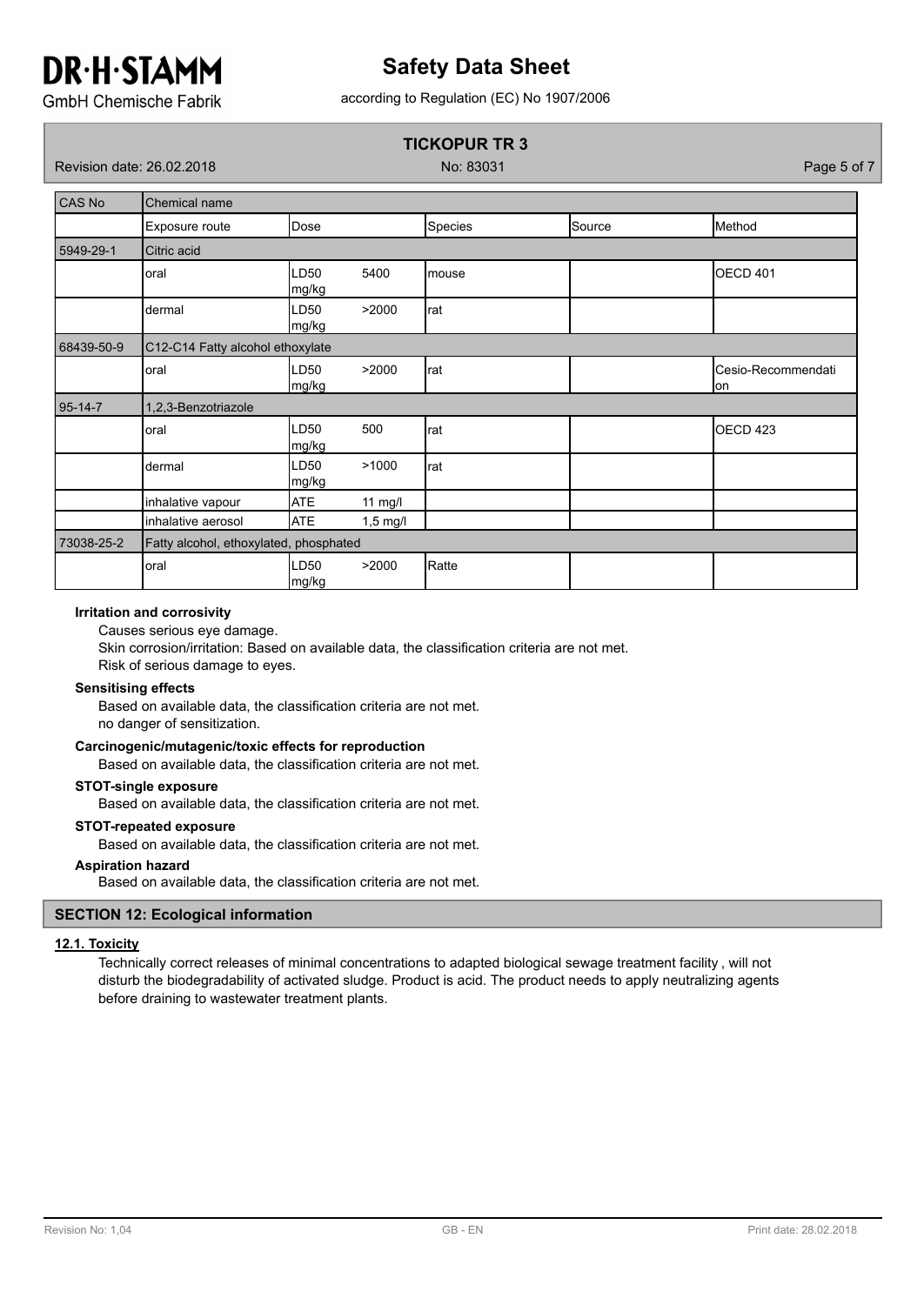## **Safety Data Sheet**

according to Regulation (EC) No 1907/2006

**GmbH Chemische Fabrik** 

## **TICKOPUR TR 3**

Revision date: 26.02.2018 No: 83031 Page 6 of 7

| CAS No     | Chemical name                    |                   |            |  |                                   |        |                     |  |
|------------|----------------------------------|-------------------|------------|--|-----------------------------------|--------|---------------------|--|
|            | Aquatic toxicity                 | Dose              |            |  | [h] $ d]$ Species                 | Source | Method              |  |
| 5949-29-1  | Citric acid                      |                   |            |  |                                   |        |                     |  |
|            | Acute fish toxicity              | <b>LC50</b>       | 440 mg/l   |  | 96 h Leuciscus idus               |        | OECD <sub>203</sub> |  |
|            | Acute crustacea toxicity         | EC50<br>mg/l      | 1535       |  | 48 h Daphnia magna                |        |                     |  |
| 68439-50-9 | C12-C14 Fatty alcohol ethoxylate |                   |            |  |                                   |        |                     |  |
|            | Algea toxicity                   | <b>NOEC</b>       | $<$ 1 mg/l |  |                                   |        |                     |  |
| 95-14-7    | 1,2,3-Benzotriazole              |                   |            |  |                                   |        |                     |  |
|            | Acute fish toxicity              | <b>LC50</b>       | 180 mg/l   |  | 96 h Danio rerio                  |        | OECD <sub>203</sub> |  |
|            | Acute algae toxicity             | ErC <sub>50</sub> | 75 mg/l    |  | 72 hlSelenastrum<br>capricornutum |        | <b>I</b> OECD 201   |  |
|            | Acute crustacea toxicity         | EC50<br>mg/l      | 8,58       |  | 48 h Daphnia galeata              |        | OECD 202            |  |

## **12.2. Persistence and degradability**

The surfactants contained in this preparation comply with the biodegradability criteria as laid down in Regulation (EC) No.648/2004 on detergents. Data to support this assertion are held at the disposal of the competent authorities of the Member States and will be made available to them, at their direct request or at the request of a detergent manufacturer.

| CAS No               | <b>Chemical name</b>                        |       |   |        |  |  |  |
|----------------------|---------------------------------------------|-------|---|--------|--|--|--|
|                      | <b>Method</b>                               | Value | d | Source |  |  |  |
|                      | Evaluation                                  |       |   |        |  |  |  |
| 5949-29-1            | Citric acid                                 |       |   |        |  |  |  |
|                      | <b>OECD 302 B</b><br>>98 %<br>$\mathcal{P}$ |       |   |        |  |  |  |
|                      | easily biodegradable                        |       |   |        |  |  |  |
| 68439-50-9           | C12-C14 Fatty alcohol ethoxylate            |       |   |        |  |  |  |
|                      | >60%<br>OECD 301F<br>28                     |       |   |        |  |  |  |
| easily biodegradable |                                             |       |   |        |  |  |  |
| 95-14-7              | 1,2,3-Benzotriazole                         |       |   |        |  |  |  |
|                      | $0\%$<br><b>OECD 3101D</b><br>28            |       |   |        |  |  |  |
|                      | Not easily biodegradable                    |       |   |        |  |  |  |

## **12.3. Bioaccumulative potential**

On the basis of existing data about disposal/decomposition and bio-accumulation potential, long term environmental damage is unlikely.

## **12.4. Mobility in soil**

No data available

## **12.5. Results of PBT and vPvB assessment**

not applicable

**12.6. Other adverse effects**

No data available

## **SECTION 13: Disposal considerations**

## **13.1. Waste treatment methods**

## **Advice on disposal**

According to EAKV, allocation of waste identity numbers/waste descriptions must be carried out in a specific way for every industry and process.

## **Waste disposal number of waste from residues/unused products**

200129 MUNICIPAL WASTES (HOUSEHOLD WASTE AND SIMILAR COMMERCIAL, INDUSTRIAL AND INSTITUTIONAL WASTES) INCLUDING SEPARATELY COLLECTED FRACTIONS; separately collected fractions (except 15 01); detergents containing hazardous substances; hazardous waste